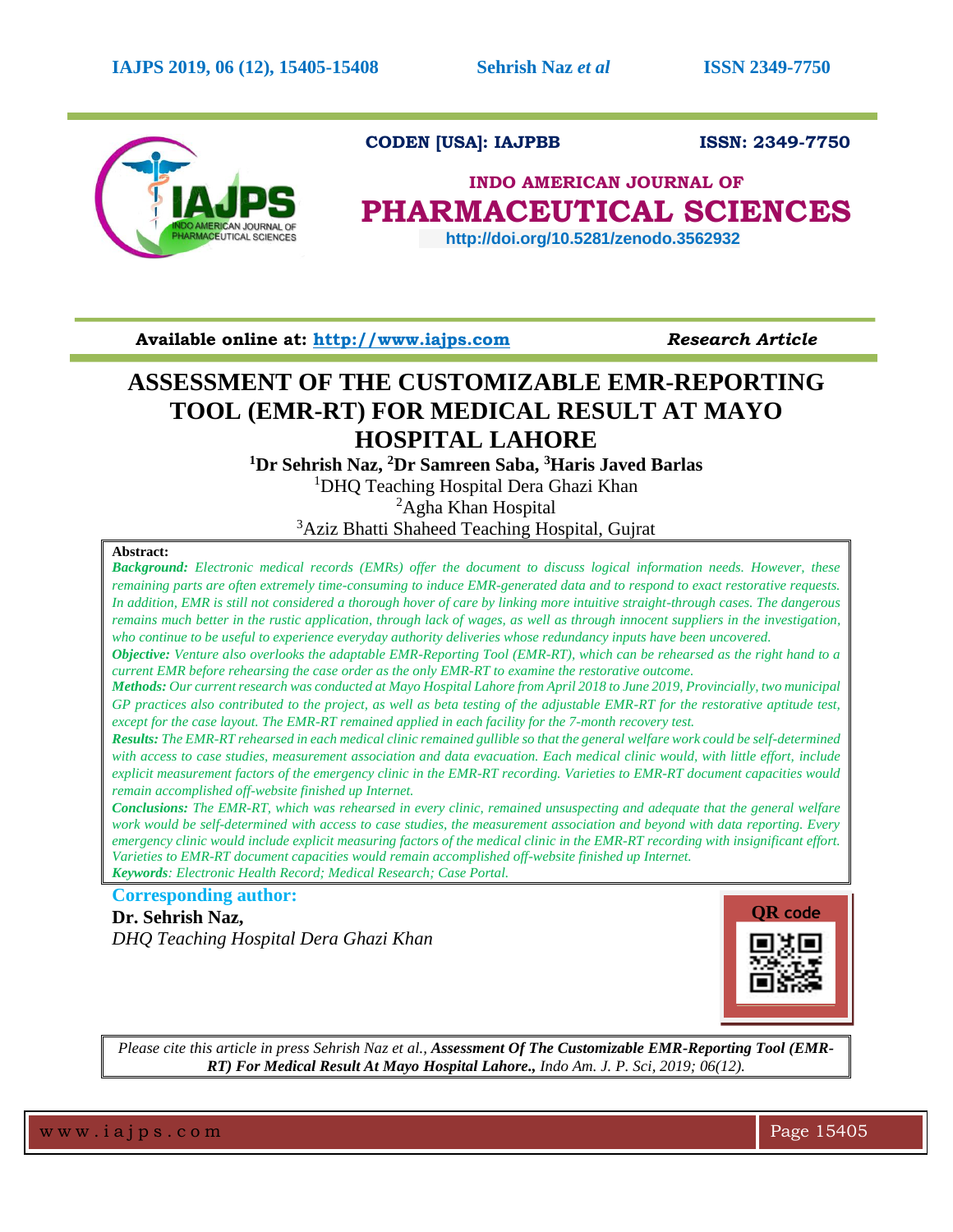## **INTRODUCTION:**

Electronic medical records (EMRs) offer the document to discuss logical information needs. However, these remaining parts are often extremely time-consuming to induce EMR-generated data and to respond to exact restorative requests. In addition, EMR is still not considered a thorough hover of care by linking more intuitive straight-through cases. The dangerous remains much better in the rustic application, through lack of wages, as well as through innocent suppliers in the investigation, who continue to be useful to experience everyday authority deliveries whose redundancy inputs have been uncovered. The progress and use of electronic medical protocols (EMRs) have increased exponentially over the last decade. EMRs are regarded as one of the most important transformers of the social protection movement and are important for the realization of the patient-centered therapeutic home. From the patient's perspective, EMRs need to improve the accuracy of patient care information recorded in wealth records, strengthen primary clinical care, and improve the transparency of human patient administration information for understanding care (Zhang and Zhang, 2015) [1]. In addition, some EMRs can be used for monitoring disorders, administrators of patient organizations and checking patient consistency with treatment plans (Zhang and Zhang, 2017). From a business perspective, EMR structures need to manage resources, produce knowledge and provide important data to improve patient organization (Zhang and Zhang, 2017). Under the set of favorable circumstances for EMR use, there are still several obstacles to its implementation and beyond to its productive use. Part of this consolidates cash and time constraints related to execution, the availability of skilled labor and the disappointment of experts at the system's investigation (Chang and Gupta, 2016) [2]. Various obstacles to EMR confirmation are the weakness in seeking and restoring information and the difficulties that EMRs present in the correspondence and coordination of human administrations (Zhang and Zhang, 2017). Some studies show that the patientmaster relationship can separate when EMRs prevent experts from focusing on patients, or when patients cannot authentically see the EMR screen or interface with the EMR (Lakeisha, et al., 2014). A significant number of these substances lack marketing control when EMRs are used. The underlying costs of purchasing EMRs and the administrative process for some EMRs are broadly restrictive (Chang and Gupta,

2013). The start-up costs for EMRs range from \$17,000 to \$37,000 per physician, with maintenance costs ranging from \$8,000 to \$15,000 per physician per year (Shaha et al., 2016). Different areas of medication, from basic care to claiming fame, have unique prerequisites for information passage, information extraction and information research [3]. For example, the information needs of an endocrinologist are not quite the same as those of an indispensable physician. In any case, EMR requires the two physicians to use similar information passport fields, and the extraction and examination of this information is controlled by EMR programming, not by the physician. Significant usage information for a physician is the thing he/she needs to consistently improve understanding, not for institutionalized reports led by an EMR (Shaha et al., 2012) [4]. EMRs should be versatile and programmable for nearby clinical needs to improve the use of important information from the patient population. In line with EMR flexibility and programmability, the requirements for secondary employment will evolve. Physicians are very interested in explaining heath causes for partial amounts of their patients. Physicians are also very interested in clinical outcomes tailored to their clinical reach and patient population [5].

#### **METHODOLOGY:**

Our current research was conducted at Mayo Hospital Lahore from April 2018 to June 2019, Provincially, two municipal GP practices also contributed to the project, as well as beta testing of the adjustable EMR-RT for the restorative aptitude test, except for the case layout. The EMR-RT remained applied in each facility for the 7-month recovery test. Venture is also evaluating the adaptable EMR-Reporting Tool (EMR-RT), which can be practiced as a right-hand man on an existing EMR before serving as the only EMR-RT for therapeutic outcome research and further case order. Two consistent and two urban family samples examined the format and beta tests of an adaptable EMR-RT association for clinical proficiency testing and responsibility. Each neighborhood framework office site had its very own goals, depending on how the framework center site had to sort out the wealthy workers to play out the EMR-RT at their individual center site. At the point when it is fundamental, RC1's patients are sent into the neighborhood's therapeutic focus. At the time a patient is discharged, outpatient treatment is performed according to RC1 rules. Highly probable patients are the individuals who repeatedly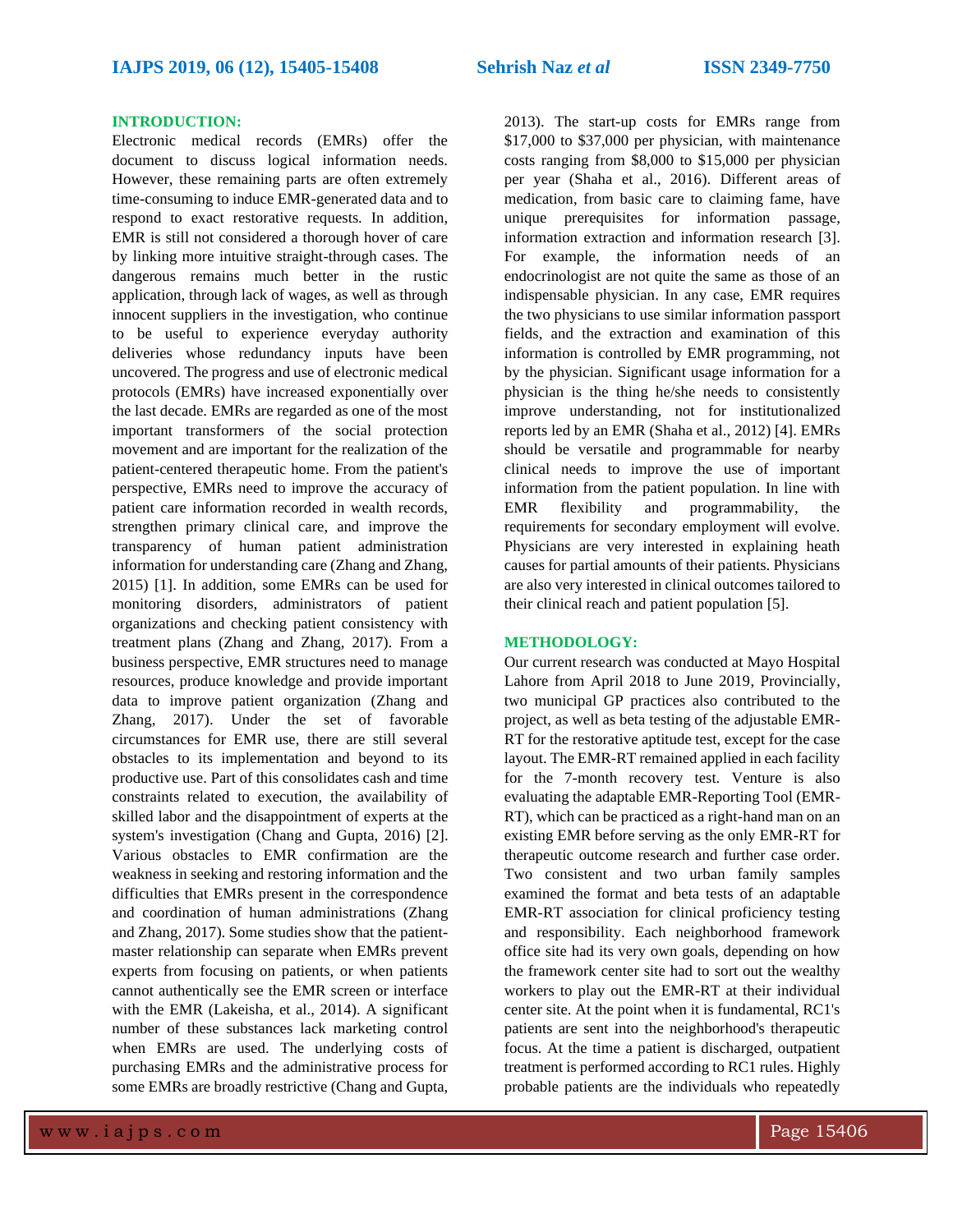use the human authority structure through various crisis visits, reintroductions into emergency focus, rebellion with speed limits, and resistance with wellfounded lifestyle tests. The individualized EMR-RT followed an exploratory meeting of released patients and a control meeting of released patients, all with special release plans. As a fundamental element of the patient-oriented accreditation process for medical institutions, the focus must be on quiet practices and self-association devices. RC2 has care plans for patients that include tolerant, self-developed goals, with some clinically clear steps to achieve these goals. The evaluation understanding was where a CHW was used as a feel-good mentor for patients with diabetes, hypertension or malignancy. These three diseases were selected because of the importance of their lifestyle and social needs, which are summarized in the patient consideration plans. The outcome assessments included patient arrangement costs, remedies, focus visits for rehabilitation treatment, visits to crisis centers, persistent direction, tolerant treatment consistency, and individual consistency assessments using the SF-38 Health Status Survey (Ware, 1992). In addition, experts and staff established an agreement under which CHW archived and recorded in the amended EMR-RT every development performed during its involvement in the patient. The treatment arm and the standard of arm evaluation are recognized by the design of the restorative organization after the whereabouts of the emergency room. Patients of UC2 were distributed to the examination saved for the High Crisis Department or for its determined prosperity (regardless of whether TWO visits to the Crisis Office or the Medical Clinic with continuously flourishing conditions were identified a year ago).

# **RESULTS:**

The EMR-RT rehearsed in each medical clinic remained gullible so that the general welfare work could be self-determined with access to case studies, measurement association and data evacuation. Each medical clinic would, with little effort, include explicit measurement factors of the emergency clinic in the EMR-RT recording. Varieties to EMR-RT document capacities would remain accomplished off-website finished up Internet. The use of this EMR-RT for a multi-site clinical facility has demonstrated its power as a mechanical meeting place for clinical practice, such as a clinical research device. A bit of the wonderful highlights of this EMR-RT that were confirmed in the evaluation were:

Fiery - The EMR-RT was breathtaking enough to cope with the da-ta of a colossal group of patients. The EMR-RT was developed with the aim of solving and isolating different types of patient information for examination or clinical detail. The amazing idea of the database was about quantifiable investigations of information by essentially any intelligent programming (e.g. SPSSversion23).

Flexible - The EMR-RT was adaptable because adjustments could be made to information accumulation and management at any time. The gadget was adaptable to the point that changes could be made to the front pages of the article whenever it was a matter of addressing workplace or research issues.

Modifiable - The EMR-RT contained two phases of progress: an end user capability for customization and an ability to improve progress to change the gadget. The two unique device modification techniques were quickly operational - this meant that changes could be made quickly, and customers did not have to accept that adjustments would be made to new programs before they saw changes.

Remote Access - The EMR-RT could be accessed remotely on two levels. First, the end customer could access the database from any location and even transport the database when it was never needed again. Second, the gain capture component could penetrate the database from a remote district to optimize the gadget, examine it, or output information. This limit allows you to quickly change the work and discovery limits of the database.

#### **DISCUSSION:**

The EMR-RT, which was rehearsed in every clinic, remained unsuspecting and adequate that the general welfare work would be self-determined with access to case studies, the measurement association and beyond with data reporting. Every emergency clinic would include explicit measuring factors of the medical clinic in the EMR-RT recording with insignificant effort. Varieties to EMR-RT document capacities would remain accomplished off-website finished up Internet. Venture also overlooks the adaptable EMR-Reporting Tool (EMR-RT), which can be rehearsed as the right hand to a current EMR before rehearsing the case order as the only EMR-RT to examine the restorative outcome. The improvement and use of EMRs has multiplied exponentially over the last decade. EMRs are perceived as one of the most important transformers of human services and are the key to